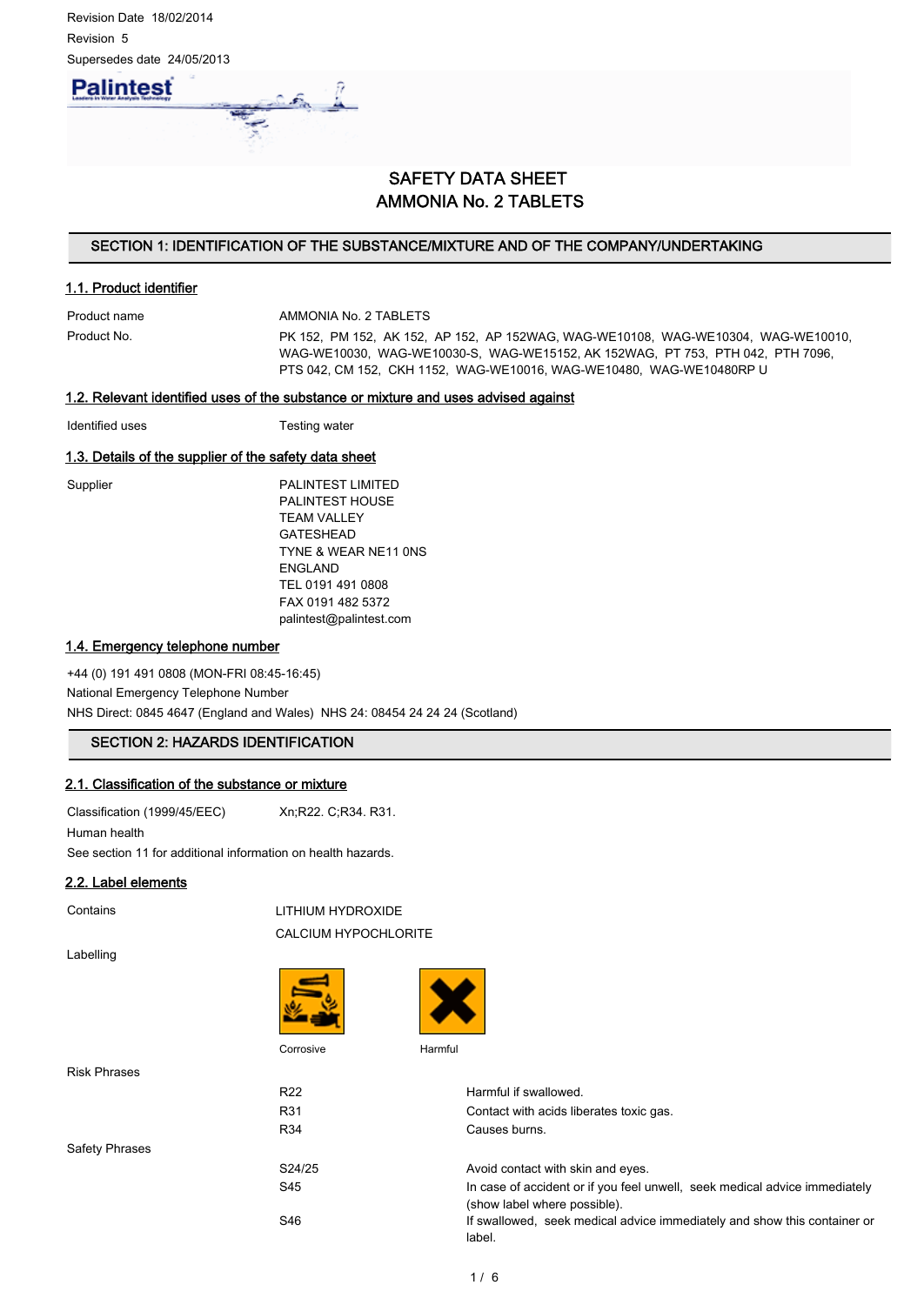# 2.3. Other hazards

Not Classified as PBT/vPvB by current EU criteria.

# SECTION 3: COMPOSITION/INFORMATION ON INGREDIENTS

# 3.2. Mixtures

| LITHIUM HYDROXIDE                                                                                                                                                       |                   | 30-60%                                                                  |
|-------------------------------------------------------------------------------------------------------------------------------------------------------------------------|-------------------|-------------------------------------------------------------------------|
| CAS-No.: 1310-65-2                                                                                                                                                      | EC No.: 215-183-4 | Registration Number: 01-2119560576-31-XXXX                              |
| Classification (EC 1272/2008)<br>Acute Tox. 4 - H302<br>Skin Corr. 1B - H314                                                                                            |                   | Classification (67/548/EEC)<br>Xn;R22.<br>C, R34.                       |
| <b>CALCIUM HYPOCHLORITE</b>                                                                                                                                             |                   | $< 5.5 \%$                                                              |
| CAS-No.: 7778-54-3                                                                                                                                                      | EC No.: 231-908-7 | Registration Number: 01-2119487005-40-XXXX                              |
| Classification (EC 1272/2008)<br>Ox. Sol. 2 - H272<br><b>EUH031</b><br>Acute Tox. 4 - H302<br>Skin Corr. 1B - H314<br><b>STOT SE 3 - H335</b><br>Aquatic Acute 1 - H400 |                   | Classification (67/548/EEC)<br>O;R8<br>C; R34<br>Xn;R22<br>R31<br>N;R50 |
| <b>CALCIUM HYDROXIDE</b>                                                                                                                                                |                   | $< 1\%$                                                                 |
| CAS-No.: 1305-62-0                                                                                                                                                      | EC No.: 215-137-3 | Registration Number: 01-2119475151-45-XXXX                              |
| Classification (EC 1272/2008)<br>Skin Irrit. 2 - H315<br>Eye Dam. 1 - H318                                                                                              |                   | Classification (67/548/EEC)<br>Xi; R38, R41.                            |

The Full Text for all R-Phrases and Hazard Statements are Displayed in Section 16.

#### Composition Comments

WHEN DISSOLVED IN WATER THE TABLETS PRODUCE A SOLUTION WHOSE pH IS OUTSIDE OF THE RANGE QUOTED FOR 'EXTREME pH' (CLP 3.2.3.3.4.2). THEY ARE NOT CONSIDERED HAZARDOUS FOR TRANSPORT.

# SECTION 4: FIRST AID MEASURES

# 4.1. Description of first aid measures

Inhalation

Unlikely route of exposure as the product does not contain volatile substances.

Ingestion

Rinse mouth thoroughly. Never give liquid to an unconscious person. Get medical attention.

Skin contact

Wash skin with soap and water. Get medical attention promptly if symptoms occur after washing.

Eye contact

Immediately flush with plenty of water for up to 15 minutes. Remove any contact lenses and open eyelids widely. If irritation persists: Continue flushing during transport to hospital. Bring these instructions.

# 4.2. Most important symptoms and effects, both acute and delayed

Inhalation

This is unlikely to occur but symptoms similar to those of ingestion may develop.

Ingestion

May cause chemical burns in mouth and throat. May cause stomach pain or vomiting.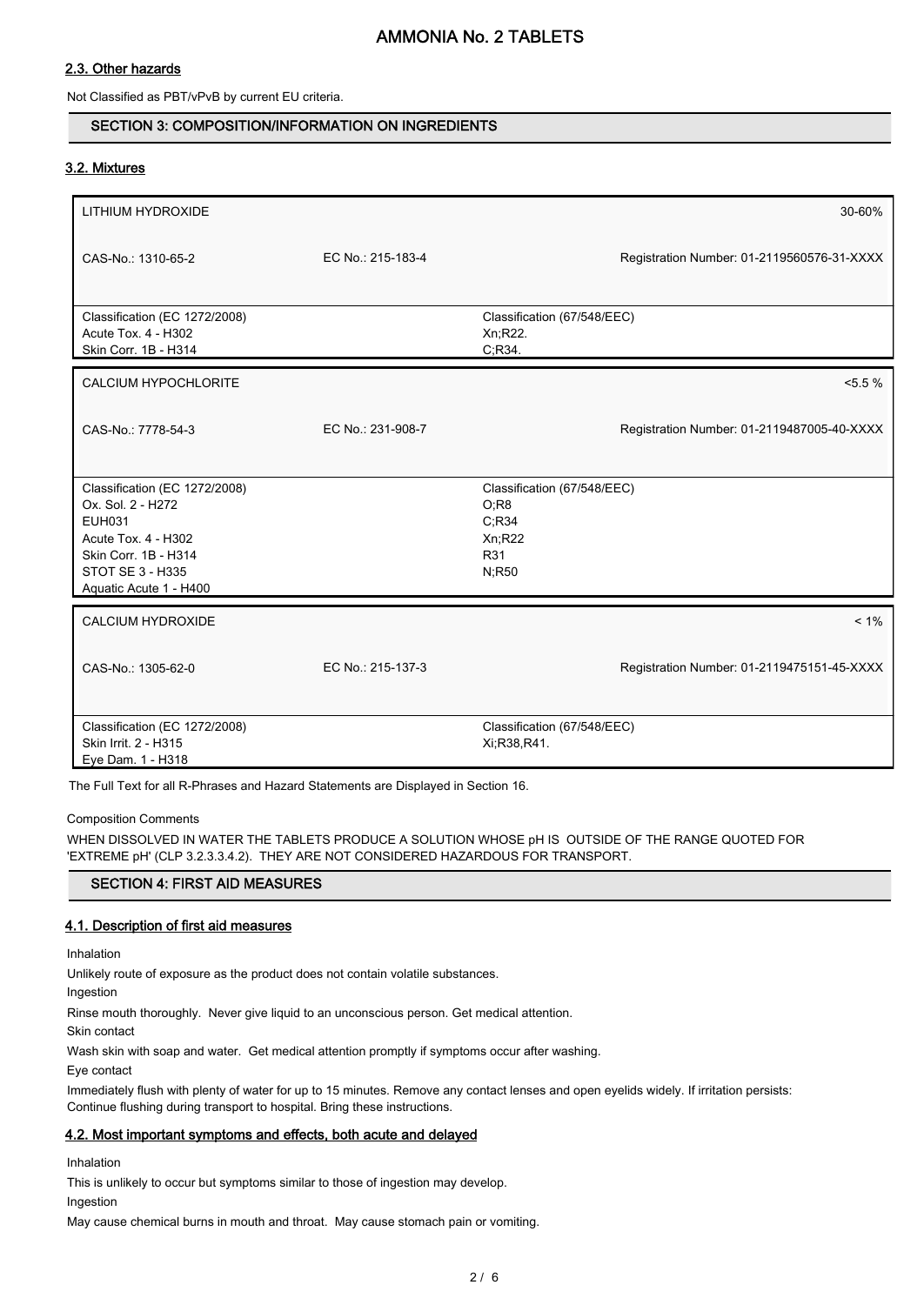# AMMONIA No. 2 TABLETS

Skin contact Burns can occur. Eye contact May cause blurred vision and serious eye damage.

# 4.3. Indication of any immediate medical attention and special treatment needed

Treat Symptomatically.

### SECTION 5: FIREFIGHTING MEASURES

#### 5.1. Extinguishing media

Extinguishing media Use fire-extinguishing media appropriate for surrounding materials.

#### 5.2. Special hazards arising from the substance or mixture

Hazardous combustion products When heated, toxic and corrosive vapours/gases may be formed.

# 5.3. Advice for firefighters

Special Fire Fighting Procedures No specific fire fighting procedure given.

#### SECTION 6: ACCIDENTAL RELEASE MEASURES

### 6.1. Personal precautions, protective equipment and emergency procedures

Wear protective clothing as described in Section 8 of this safety data sheet.

#### 6.2. Environmental precautions

Not relevant considering the small amounts used.

#### 6.3. Methods and material for containment and cleaning up

Wear necessary protective equipment. Stop leak if possible without risk. DO NOT touch spilled material! Absorb in vermiculite, dry sand or earth and place into containers.

#### 6.4. Reference to other sections

Wear protective clothing as described in Section 8 of this safety data sheet.

# SECTION 7: HANDLING AND STORAGE

# 7.1. Precautions for safe handling

Observe good chemical hygiene practices.

#### 7.2. Conditions for safe storage, including any incompatibilities

Keep separate from food, feedstuffs, fertilisers and other sensitive material. Store in closed original container at temperatures between 5°C and 30°C.

# 7.3. Specific end use(s)

The identified uses for this product are detailed in Section 1.2.

# SECTION 8: EXPOSURE CONTROLS/PERSONAL PROTECTION

#### 8.1. Control parameters

| Name                      | <b>STD</b> | TWA - 8 Hrs |                 | STEL - 15 Min |       | <b>Notes</b> |
|---------------------------|------------|-------------|-----------------|---------------|-------|--------------|
| <b>ICALCIUM HYDROXIDE</b> | <b>WEL</b> |             | $5 \,$ mg/m $3$ |               |       |              |
| <b>ILITHIUM HYDROXIDE</b> | <b>WEL</b> |             |                 |               | mg/m3 |              |

WEL = Workplace Exposure Limit.

Ingredient Comments

Due to the hazardous nature of ingredients, exposure should be minimal. WEL = Workplace Exposure Limits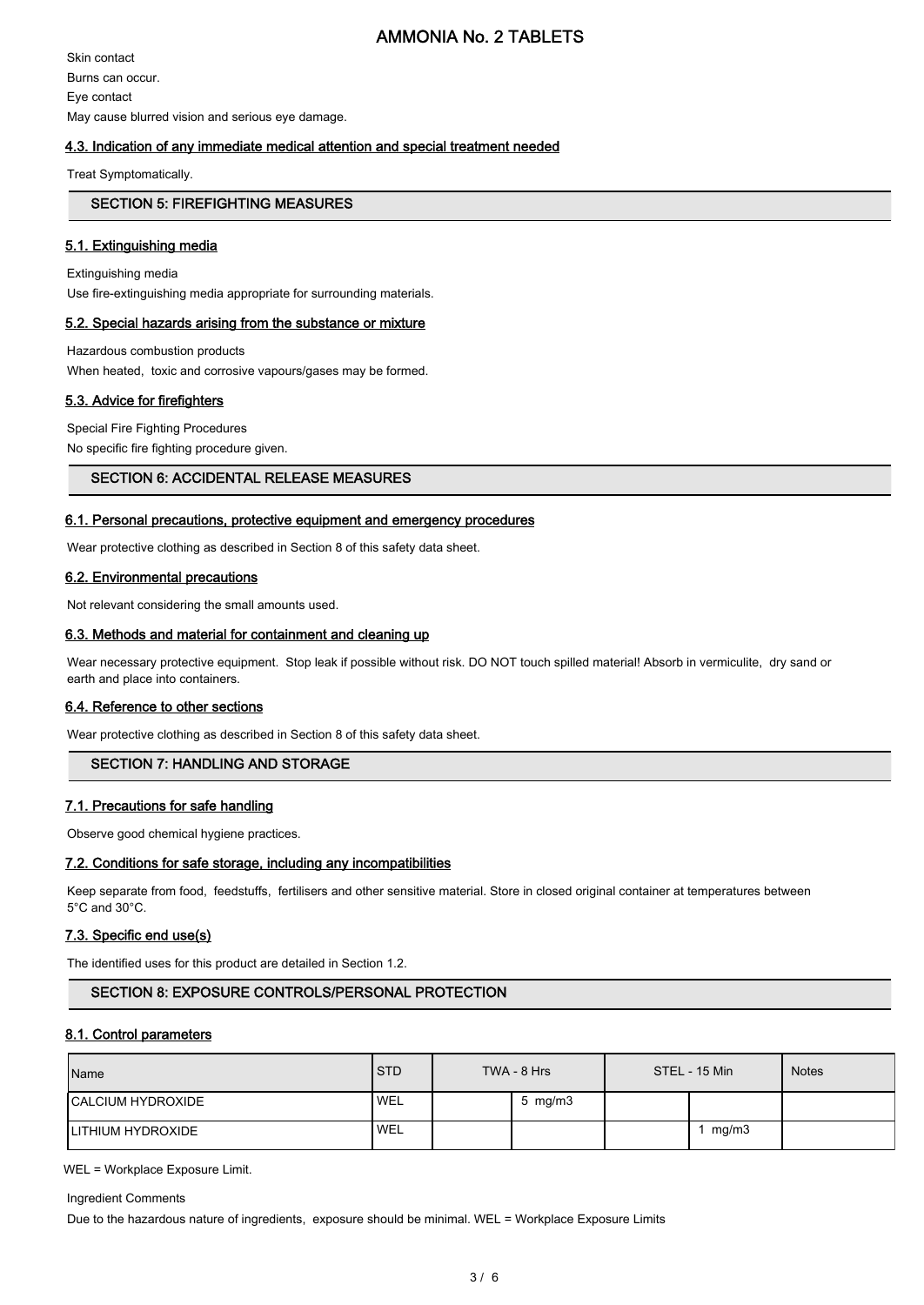# AMMONIA No. 2 TABLETS

# 8.2. Exposure controls

Protective equipment



Respiratory equipment

No specific recommendation made, but respiratory protection may still be required under exceptional circumstances when excessive air contamination exists.

Hand protection

Protective gloves are recommended. Use protective gloves made of: Nitrile.

Eye protection

Wear approved chemical safety goggles where eye exposure is reasonably probable.

Hygiene measures

No specific hygiene procedures noted, but good personal hygiene practices are always advisable, especially when working with chemicals.

# SECTION 9: PHYSICAL AND CHEMICAL PROPERTIES

#### 9.1. Information on basic physical and chemical properties

| Appearance | Solid             |
|------------|-------------------|
| Colour     | White.            |
| Odour      | Odourless.        |
| Solubility | Soluble in water. |

#### 9.2. Other information

No data available.

SECTION 10: STABILITY AND REACTIVITY

#### 10.1. Reactivity

There are no known reactivity hazards associated with this product.

### 10.2. Chemical stability

Stable under the prescribed storage conditions.

#### 10.3. Possibility of hazardous reactions

Contact with acids liberates toxic gas.

#### 10.4. Conditions to avoid

Avoid contact with acids.

#### 10.5. Incompatible materials

Materials To Avoid Strong acids.

#### 10.6. Hazardous decomposition products

When heated, toxic and corrosive vapours/gases may be formed.

# SECTION 11: TOXICOLOGICAL INFORMATION

#### 11.1. Information on toxicological effects

Toxicological information No information available.

## SECTION 12: ECOLOGICAL INFORMATION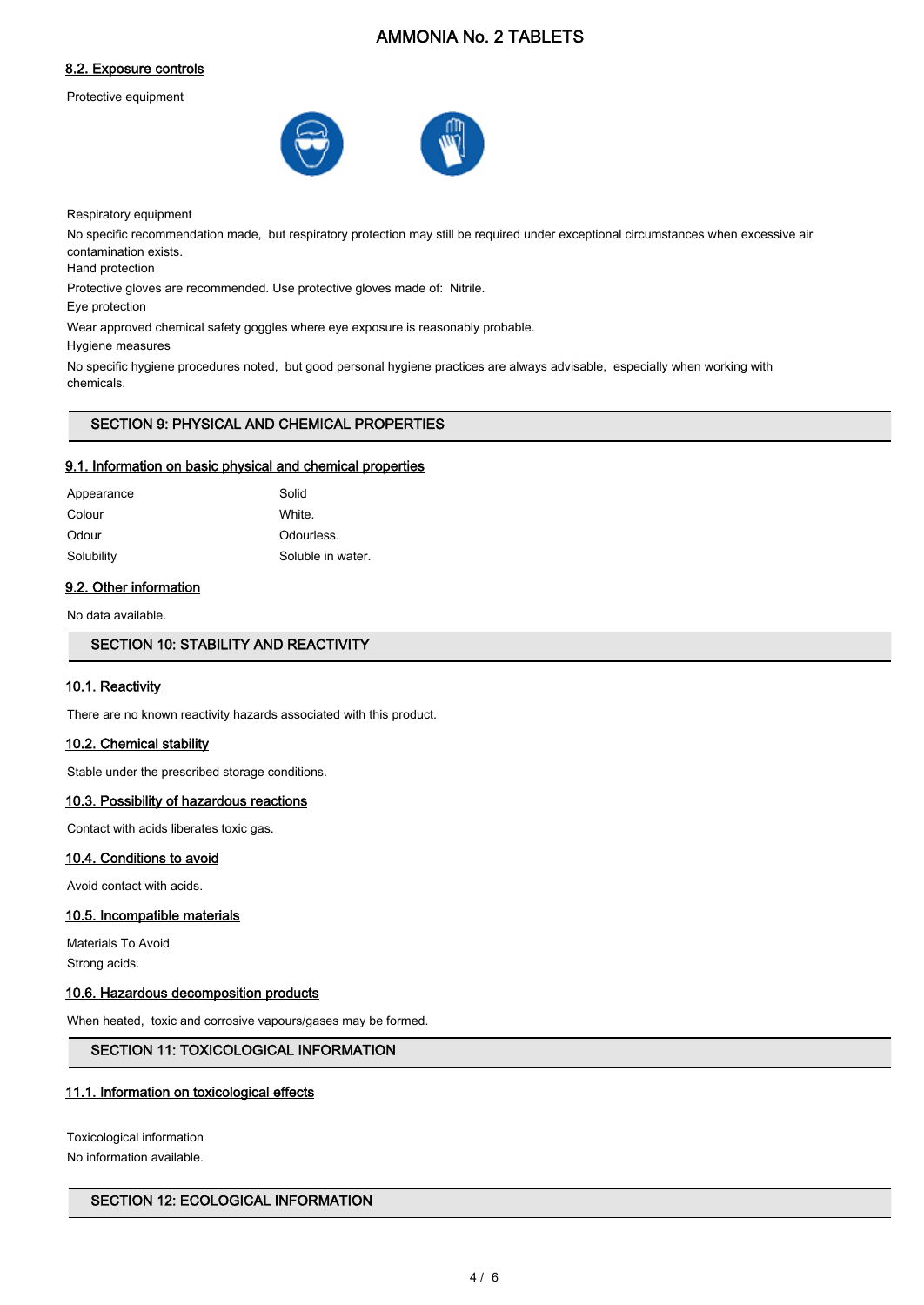# AMMONIA No. 2 TABLETS

#### **Ecotoxicity** There are no data on the ecotoxicity of this product.

# 12.1. Toxicity

No data available.

# 12.2. Persistence and degradability

Degradability There are no data on the degradability of this product.

# 12.3. Bioaccumulative potential

Bioaccumulative potential No data available on bioaccumulation.

# 12.4. Mobility in soil

Mobility: The product is soluble in water.

# 12.5. Results of PBT and vPvB assessment

Not Classified as PBT/vPvB by current EU criteria.

# 12.6. Other adverse effects

None known.

# SECTION 13: DISPOSAL CONSIDERATIONS

# 13.1. Waste treatment methods

Dispose of waste and residues in accordance with local authority requirements.

# SECTION 14: TRANSPORT INFORMATION

General The product is not covered by international regulation on the transport of dangerous goods (IMDG, IATA, ADR/RID).

# 14.1. UN number

Not applicable.

# 14.2. UN proper shipping name

Not applicable.

# 14.3. Transport hazard class(es)

Not applicable.

Transport Labels

No transport warning sign required.

# 14.4. Packing group

Not applicable.

# 14.5. Environmental hazards

Environmentally Hazardous Substance/Marine Pollutant No.

# 14.6. Special precautions for user

Not applicable.

# 14.7. Transport in bulk according to Annex II of MARPOL73/78 and the IBC Code

Not applicable.